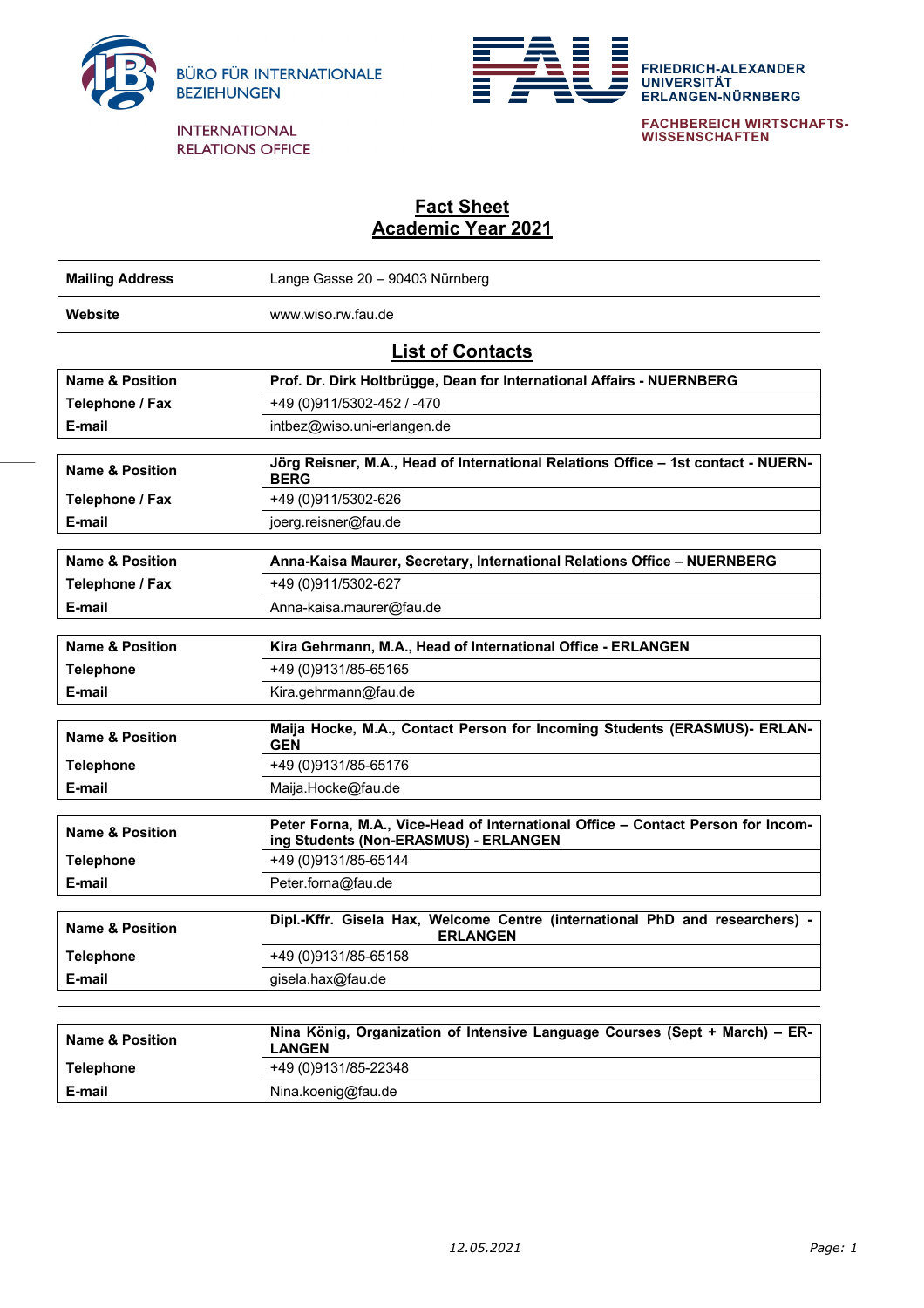

**FACHBEREICH WIRTSCHAFTS-WISSENSCHAFTEN**

**FRIEDRICH-ALEXANDER**

**ERLANGEN-NÜRNBERG**

**UNIVERSITÄT**

## **Semester Dates**

(Tentative)

Note that these dates apply to regular exchange programs. There are specific dates for the postgraduate programs

Link: https://www.fau.eu/education/study-organisation/semester-dates/

| <b>Deadlines</b>       |                 |  |  |  |
|------------------------|-----------------|--|--|--|
| <b>Winter Semester</b> |                 |  |  |  |
| Nominations            | Mid of May      |  |  |  |
| Registration           | End of October  |  |  |  |
| <b>Summer Semester</b> |                 |  |  |  |
| Nominations            | Mid of November |  |  |  |
| Registration           | End of April    |  |  |  |

## **Programmes and Learning expectations**

The Introductory Week of the International Relations Office in Nürnberg, which takes place during the week before lectures begin, is obligatory for all exchange students in Nürnberg. No course is obligatory although it is strongly advisable that foreign students take German language classes during their stay.

The course offer is detailed in the Course Catalogue for each semester.

| <b>Class Format</b>   | Lectures ("Vorlesungen"), Seminars, Tutorial Classes ("Übungen"). Exams: written or oral exams, seminar papers,<br>group work including presentations                                                                                                                                                                                                                                                                                                                                                                                                                                                                                                   |  |
|-----------------------|---------------------------------------------------------------------------------------------------------------------------------------------------------------------------------------------------------------------------------------------------------------------------------------------------------------------------------------------------------------------------------------------------------------------------------------------------------------------------------------------------------------------------------------------------------------------------------------------------------------------------------------------------------|--|
| <b>Attendance</b>     | Compulsory for seminars and some lectures, strongly recommended for lectures and tutorial classes                                                                                                                                                                                                                                                                                                                                                                                                                                                                                                                                                       |  |
| Grading               | Grades: $1,0 - 1,3$ : very good; $1,7 - 2,3$ : good; $2,7 - 3,3$ : satisfactory; $3,7 - 4,0$ : sufficient, $4,3 - 5,0$ : failure<br>Please note that the University of Erlangen-Nürnberg's credit point system differs from the ECTS system: 1 Credit<br>Point in Nürnberg equals about 2 ECTS<br>Home universities receive International Student transcripts under the ECTS grading standard. Responsibility for the<br>translation of these grades' rests with the students' home institution.                                                                                                                                                        |  |
| <b>Course Choices</b> | All courses are open to international students and planning is done so all courses are available to students. Students<br>should inform themselves online: https://univis.fau.de/ .They usually do not have to sign in for any courses until they<br>register to take the exam. The registration period usually starts about a month after the semester begins. It is the<br>students' responsibility to have their selection approved by their home school. However, some professors or assis-<br>tants might ask the students to sign in. Thus, we advise you to check the websites regularly and establish a personal<br>contact with your teachers. |  |

## **Practical Information**

| <b>Introductory</b><br><b>Buddy System</b>                                                                                                                                                                           | At the School of Business and Economics, there is a special <b>Nürnberg Orientation Course which is OBLIGA-</b><br><b>TORY</b> for our new foreign students in the week before the courses start, one in each term: in the beginning of<br>October and mid-April. There you will get the additional information you need for your stay in Nürnberg. We will<br>also visit local companies, libraries, the language lab etc. and have a lot of fun (welcome party, city-rally/ paper<br>Week/<br>chase, etc.) There is also an independent <b>buddy system</b> with students from Nürnberg. They know your situation<br>and will help you to get to know Nürnberg as well as other students. The International Relations Office takes care<br>for that. A friendly German School of Business and Economics buddy will be waiting for you on your arrival or will<br>get in contact with you by email. |                                                                                                                                                                                                                                                              |
|----------------------------------------------------------------------------------------------------------------------------------------------------------------------------------------------------------------------|------------------------------------------------------------------------------------------------------------------------------------------------------------------------------------------------------------------------------------------------------------------------------------------------------------------------------------------------------------------------------------------------------------------------------------------------------------------------------------------------------------------------------------------------------------------------------------------------------------------------------------------------------------------------------------------------------------------------------------------------------------------------------------------------------------------------------------------------------------------------------------------------------|--------------------------------------------------------------------------------------------------------------------------------------------------------------------------------------------------------------------------------------------------------------|
| pose, please contact:<br>Referat für Int. Angelegenheiten L2<br>Universität Erlangen-Nürnberg<br>Ursula Berg, ursula.berg@fau.de, +49 9131 85-65153<br><b>Housing</b><br>Schloßplatz 3<br>91054 Erlangen<br>$(WS)$ . |                                                                                                                                                                                                                                                                                                                                                                                                                                                                                                                                                                                                                                                                                                                                                                                                                                                                                                      | <b>Student Residences</b><br>If you wish to live in one of the student residences, you will have to apply for a room in advance. For that pur-<br>The deadlines for application are 15th December for the summer term (SS) and 15th June for the winter term |

There are several residences in Nürnberg. The monthly rent comes between 180 EUR and 300 EUR (including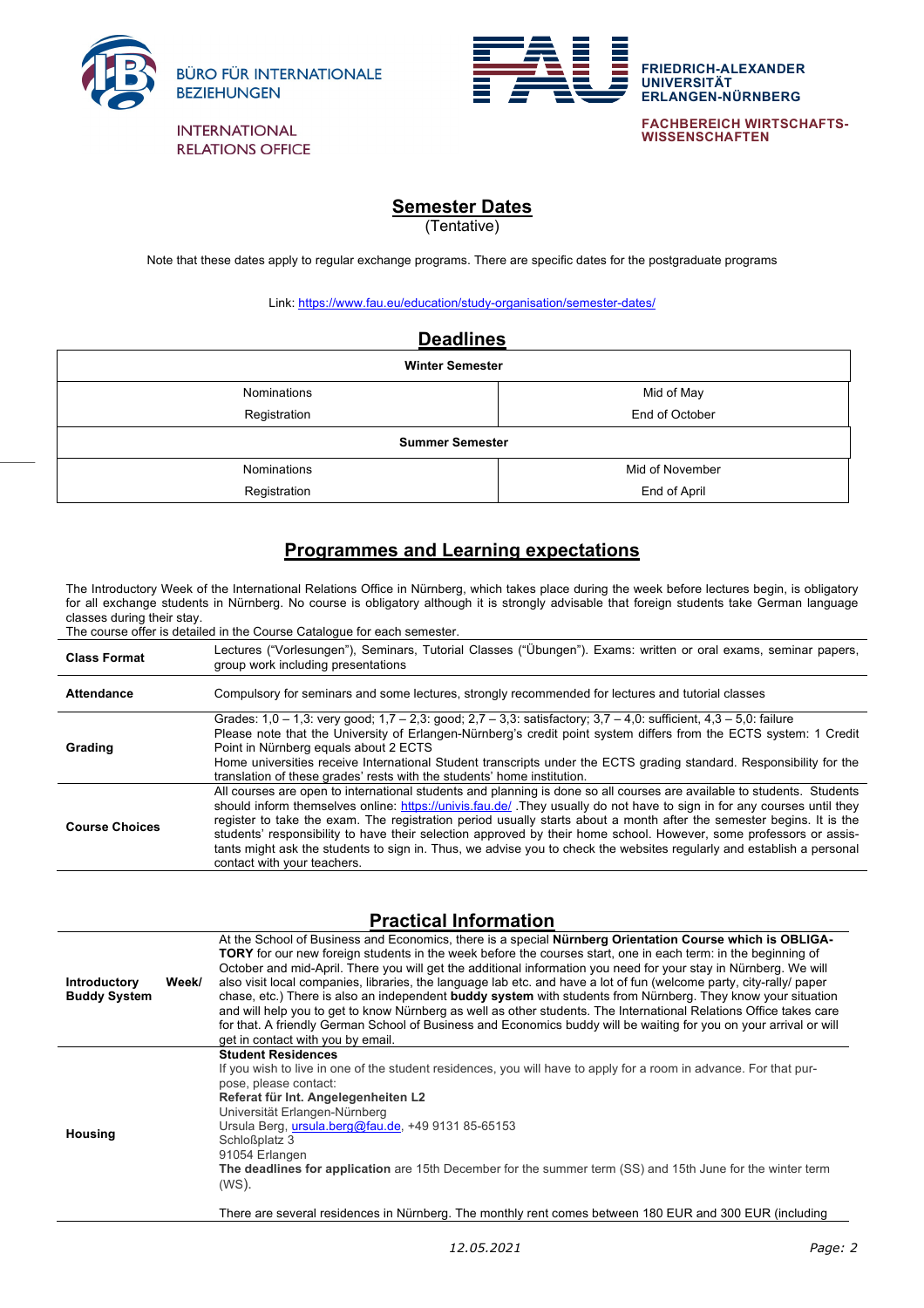



**FACHBEREICH WIRTSCHAFTS-WISSENSCHAFTEN**

**ERLANGEN-NÜRNBERG**

**UNIVERSITÄT**

|                         | electricity, heating and water), depending on the house and type of room (single apartment or room with shared<br>kitchen, toilets and showers on each floor). A deposit of 250 to 450 EUR will be required. All rooms are furnished<br>with bed, a lamp, cupboard/closet, desk, chair, and shelves. Linen, blankets, pillows, towels, and kitchenware are<br>not included. Coin operated laundry facilities are available. For detailed information about the different locations,<br>addresses and prices etc., see the yellow sheet included in the information package. You can also check the<br>homepage at the following Internet address:<br>https://www.fau.de/education/studentisches-leben/wohnen/                                                                                                                                                                                                                                                                                                                                                                                                                                                                                                                                                                                                                                                                                                                                                                                                                                                                                                         |
|-------------------------|-----------------------------------------------------------------------------------------------------------------------------------------------------------------------------------------------------------------------------------------------------------------------------------------------------------------------------------------------------------------------------------------------------------------------------------------------------------------------------------------------------------------------------------------------------------------------------------------------------------------------------------------------------------------------------------------------------------------------------------------------------------------------------------------------------------------------------------------------------------------------------------------------------------------------------------------------------------------------------------------------------------------------------------------------------------------------------------------------------------------------------------------------------------------------------------------------------------------------------------------------------------------------------------------------------------------------------------------------------------------------------------------------------------------------------------------------------------------------------------------------------------------------------------------------------------------------------------------------------------------------|
|                         | <b>Private Accommodation</b><br>Apart from the student residences it is also possible to rent rooms that are privately owned. Here, you have the<br>choice between single rooms (from 200 EUR), single apartments (from 300 EUR) and shared apartments (from<br>200 EUR). Private accommodation can be found in the local press or with the help of professional agencies. The<br>earlier you arrive before the new semester begins, the easier it is to find a reasonable room. Please note that it is<br>the student's own responsibility to find a room, if housing other than the offered student residence is desired.<br>Cheap housing tends to be scarce around the beginning of each new term, so your chances are best if you arrive<br>as early as possible. First, you should ask here:                                                                                                                                                                                                                                                                                                                                                                                                                                                                                                                                                                                                                                                                                                                                                                                                                    |
|                         | Zimmer- und Wohnungsvermittlung des Studentenwerks<br>Andreij-Sacharow-Platz 1<br>90403 Nürnberg                                                                                                                                                                                                                                                                                                                                                                                                                                                                                                                                                                                                                                                                                                                                                                                                                                                                                                                                                                                                                                                                                                                                                                                                                                                                                                                                                                                                                                                                                                                      |
|                         | Website: https://www.werkswelt.de/?id=wohnservice-nuernberg<br>phone: +49 9131 / 8002-288<br>open: - Mon./Wed./Thu: 8.00-12.30; Tue.: 8.30-12.00 & 13:30 - 15:30<br>You can find apartment offers p. ex. in the daily newspapers "Nürnberger Nachrichten" and "Nürnberger Zeitung"<br>(Wednesday and Saturday) or in "Alles" magazine (Tuesday and Friday). Also have a look at the boards in the<br>university buildings where you can find room or apartment offers                                                                                                                                                                                                                                                                                                                                                                                                                                                                                                                                                                                                                                                                                                                                                                                                                                                                                                                                                                                                                                                                                                                                                 |
|                         | Please contact the International Relations Office if you need any further help. We also have some private of-<br>fers from our students that might be interesting for you - first come first served!                                                                                                                                                                                                                                                                                                                                                                                                                                                                                                                                                                                                                                                                                                                                                                                                                                                                                                                                                                                                                                                                                                                                                                                                                                                                                                                                                                                                                  |
| <b>Study Fees</b>       | Exchange Students from partner universities do not have to pay the regular study fees. However, they have to<br>pay about 127 € plus ticket for the public transportation for administrative charges. More information will be given<br>during the introductory week.                                                                                                                                                                                                                                                                                                                                                                                                                                                                                                                                                                                                                                                                                                                                                                                                                                                                                                                                                                                                                                                                                                                                                                                                                                                                                                                                                 |
| <b>Living Costs</b>     | Personal living expenses of a single student in Nürnberg amount to around 650 EUR per month, of course de-<br>pending on your personal lifestyle. Here is a detailed breakdown:<br><b>Rent: 200 EUR to 350 EUR</b><br><b>Food: 150 EUR to 250 EUR</b><br><b>Transport: 20 EUR to 30 EUR</b><br><b>Study materials: 50 EUR to 100 EUR</b><br>For administrative charges, deposits and other payments to be made during your first days in Nürnberg, it is<br>advisable to bring an extra 500 - 800 EUR for the first month.<br>Please note: It is assumed that foreign students can afford their studies themselves, of course with the help of<br>their parents. Therefore, although in contrast to many other European countries, there is no possibility of getting<br>financial aid from the German state. But the scholarship office of University Erlangen-Nürnberg (Carolin<br>Jochimsen; carolin.jochimsen@fau.de, +499131/85-24075) and the catholic (KHG) and protestant (ESG) stu-<br>dents' community can give assistance for students, especially coming from developing countries.<br><b>Public Transportation</b><br>The public transportation system in Nürnberg is excellent. You can get anywhere from anywhere, and - most of<br>the time - you can do it quickly. As a student, you can get a VGN-Semester-Pass for about 207 EUR which will<br>allow you to use all trams, subways and buses free of further charge for one semester. See: http://www.ygn.de<br>for details.<br>In Germany it is obligatory for students of all nationalities to be member of a health insurance company. Without |
| <b>Health Insurance</b> | proof of membership, you will neither be allowed to enroll nor obtain your residence permit!<br>a) Students from countries which have an agreement on social insurance with Germany,<br>e.g., the EU countries, Switzerland, Turkey, Croatia and Macedonia, will be exempted from joining a German<br>health insurance company, since their insurance coverage from their home country is accepted. However, to<br>profit legally from this exemption, you must go to the Allgemeine Ortskrankenkasse (AOK) or the Techniker<br>Krankenkasse (TK) to apply for the exemption by showing proof of your health insurance in your home country.<br>Usually, you do so with the help of the following forms: Health insurance certificate (EU countries: new EHIC-<br>card! Turkey: T/A 11). Then you will obtain your insurance card, which you need when you go to a doctor.<br><b>Please note:</b> There will be a service representative during the introductory week to help you with the application<br>for the exemption!<br>b) For the others:<br>We recommend that all students from countries which do NOT have an agreement with Germany on social<br>insurance join a German health insurance. The reason is that the insurance coverage from your home country<br>has often been found to be insufficient. We advise you to take out health insurance with a statutory health insur-<br>ance company like the TK or AOK (see above), because it is quite convenient and cheap. Monthly fees are about<br>75 – 80 EUR.                                                                                        |